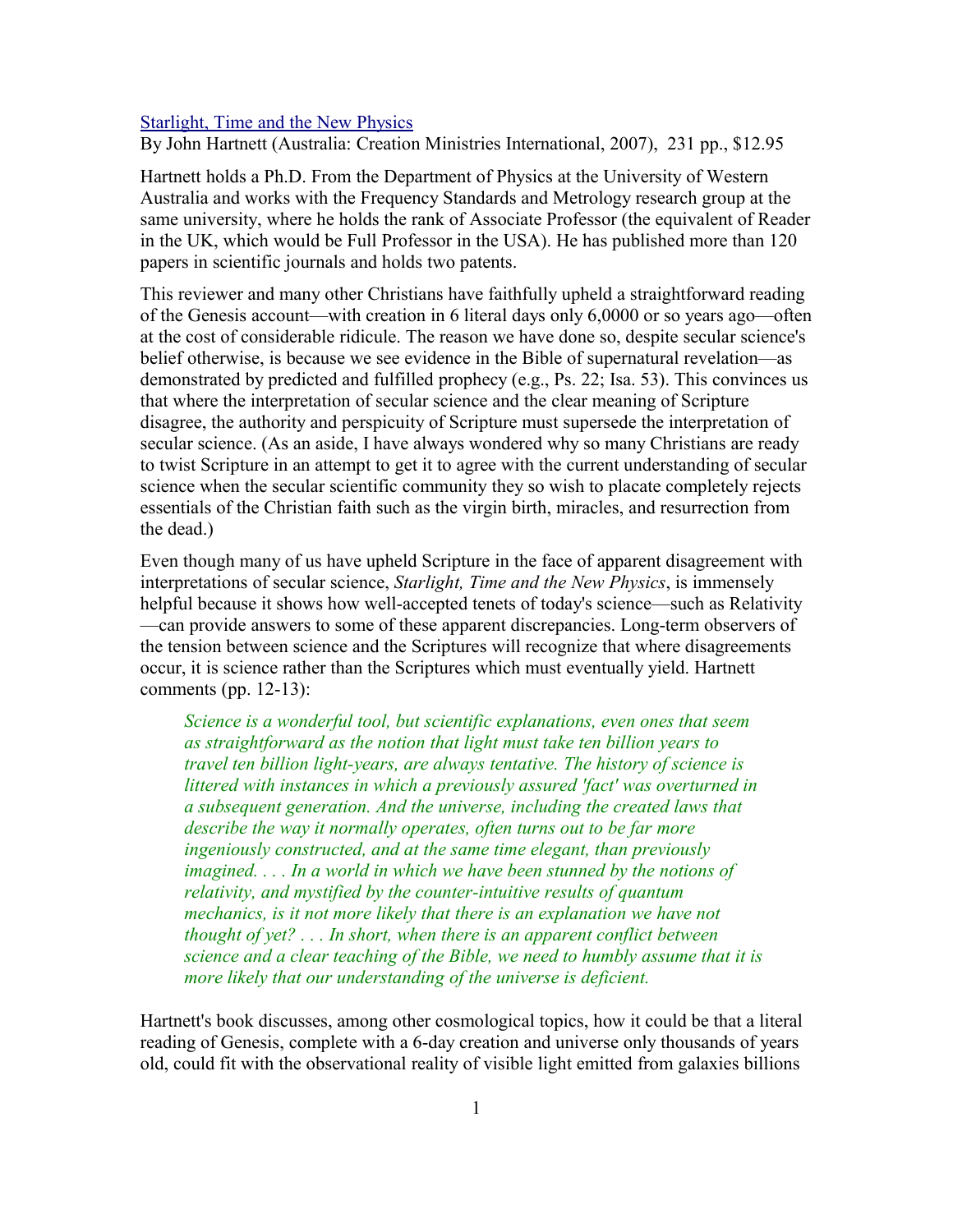of light-years away is only now arriving to the Earth? Similar to Russel Humphreys' book, *Starlight and Time* (1994), the solution involves application of Einstein's relativity which recognizes that clocks in different parts of the cosmos need not always run at the same rate. Although sharing the concept of time dilation with Humphreys, Hartnett's approach is significantly different.

The first seven chapters (120 pages) will be the most accessible for most readers containing material presented at the level suitable for those of us who only have the ability to peek in on the great thinkers of cosmology from the sidelines. Six appendices (111 pages) provide background discussions complete with supporting mathematical equations for those who have the necessary background and interest to delve more deeply.

Hartnett describes the development of a new physics based upon extensions to Einstein's relativity theories to account for large-scale "cosmological" factors such as variation in velocity, both with time and space. This development was the work of a theoretical physicist by the name of Moshe Carmeli in the early 1990s (p. 43):

*Carmeli's new* spacevelocity *is an extension to Einstein's general theory, which incorporates a new dimension, the velocity of the expanding fabric of space itself. His general theory incorporates all of Einstein's theory that has been found valid for our solar system at least, but extends it to the larger scales of the Galaxy and the cosmos.*

A simplified way to look at it is this: in a similar way in which Einstein's relativity corrects classic Newtonian physics when dealing with atypical situations involving significant gravitational effects or high rates of travel, Carmeli's "cosmic relativity' corrects Einstein's physics when applied to large-scale structures such as the expanding universe.

Hartnett builds upon the work of Carmeli in numerous ways, but especially in showing the result of applying Carmeli's work to a finite, bounded universe with a unique center and its ability to match observational data without appealing to invisible 'dark matter' or 'dark energy' as is required within big-bang cosmology.

Chapter 5 presents data from two astronomical surveys providing strong evidence that our very own galaxy appears to be near the center of an isotropic distribution of galaxies. In other words, when viewed from our galaxy, the observed data implies we are somewhere near the center of the universe because we occupy a region near the center of an observational pattern resembling the concentric rings of an onion. Bible-believers will not find this to be surprising, but this idea is strongly resisted by many cosmologists who are unwilling to accept the possibility that Earth and mankind both hold a special place in God's creative purposes.

Hartnett quotes Richard Feynman (p. 76):

*. . . I suspect that the assumption of uniformity of the universe reflects a prejudice born of a sequence of overthrows of geocentric ideas . . . It would be embarrassing to find, after stating that we live in an ordinary planet about*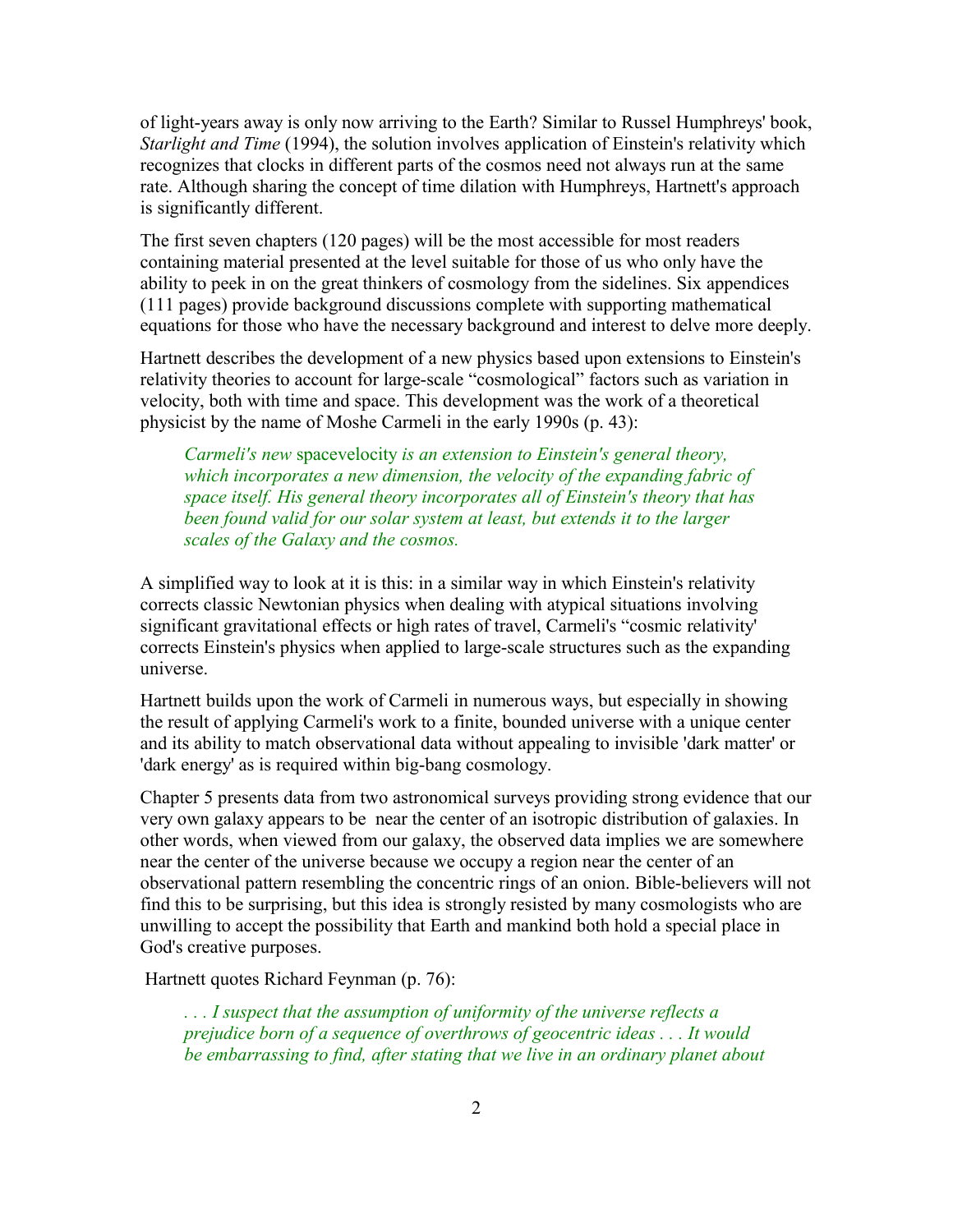*an ordinary star in an ordinary galaxy, that our place in the universe is extraordinary . . .*

When the observational data is permitted and a bounded universe with center near our galaxy is assumed, the new physics have a significant advantage over big-bang cosmology (which posits a homogeneous universe with no boundary or center) in that the so-far undetected 'dark matter' and 'dark energy' are not required in order to 'fudge' the results of the formulas when compared with observed data from distant galaxies.

It is Hartnett's application and adaptation of Carmeli's work to a finite, bounded universe with our galaxy near its center which provides what may be the most interesting result from the perspective of readers of Genesis: that time dilation is a necessary result as the heavens were "stretched" during God's creative process, causing an acceleration in the expansion velocity of space.

Hartnett suggests this time dilation was isolated to day 4 with the creation of the astral bodies (Gen. 1:14-18 cf. Ps. 104:2; Isa. 40:22; 42:55; 44:24). Hartnett explains (p. 115-116):

*This very rapid acceleration of the cosmos during Day 4 of Creation Week caused Earth clocks to run very slowly compared to cosmic clocks . . . This, then, provides the massive time dilation needed to allow light to travel the vast distances of the universe, even billions of light-years* in a matter of days —*as measured by Earth Clocks.*

The result is that it was time *on the Earth* which slowed relative to time in the cosmos. As the accelerated stretching of space subsided, the rate of clocks running on the Earth would have increased until it came to match the rate of clocks running in the cosmos. Thus, light which arrives on Earth today, which was emitted from galaxies at distances as large as billions of light-years, arrives to the observer on Earth in the same rate of time as from when it was omitted. Thus, spectral lines in the light arriving from the stars does not evidence massive blue shift, but rather a smaller red-shift evidencing the continued expansion of space. This is because the time reference of the historically-emitted light matches that on today's Earth and no time dilation artifacts remain to be seen.

The Carmeli-Hartnett cosmology differs from other proposals which involve time dilation where clocks in the cosmos are said to have run faster than Earth clocks, but where Earth clocks have remained running at the same speed throughout history such that light now arriving from distant stars would have been emitted from a much higher rate of time than our rate on Earth today. Observations of starlight show that ancient light arriving today cannot have been emitted from a substantially different time rate than what we now experience on Earth or large blue shifts would be observed. But they are not.

I would recommend this book for anyone interested in the veracity of Scripture in relation to recent ideas in cosmology. The book is an exciting example of how God uses a gifted mind to grapple with observed reality in light of His special revelation. Dr. Hartnett is one such gifted mind and it is always a pleasure to watch a fellow believer operating in his